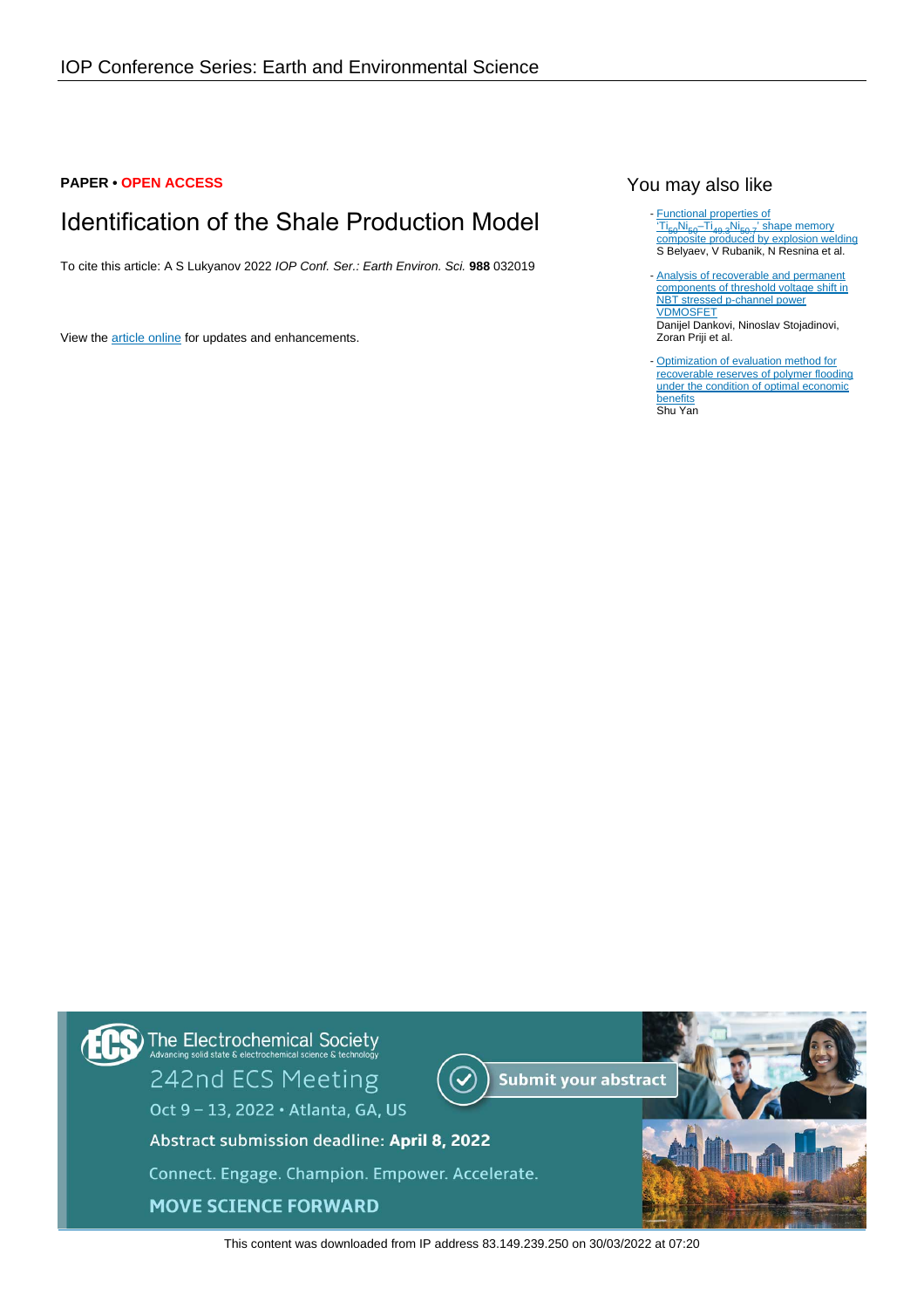# **Identification of the Shale Production Model**

## **A S Lukyanov1**

<sup>1</sup>World and Russia Energy Complex Research Department, The Energy Research Institute of Russian Academy of Sciences, Nagornaya St 31/2, Moscow 117186 Russia

E-mail: gasgroup@rambler.ru

**Abstract**. The technique of appraisal have been proposed for the evaluation of the recoverable reserves according to production schedules for the total wells number of the same calendar year into operation. *NPV* formula representation and necessary conditions for optimality have been proposed. Recoverable reserves and rate of production (production decline) have been identified for the wells put into operation in  $2012 - 2017$ . As a trend, the initial production rate of wells and recoverable reserves grew from year to year, as well as investments in one well. The ties between the length of horizontal wellbores multiplied by the volume of injected proppant and production parameters have been studied. The choice of production technology depends on the actual oil price. With an increase in the oil price, optimaly coordinated increase both the recoverable reserves and the rate of production at the well.

### **1. Introduction**

In [1], the task is to determine the recoverable reserves of shale deposits. Paper [2] has plots showing actual data for shale production. This allows for the identification of the mathematic model parameters [3]. These plots are digitized in increments of 1 month. Plots were digitized in the Paint software with the use of integrated vertical and horizontal rulers with 1-pixel scale intervals.

# **2. Oil production free fall model**

The theory is that the production of a single shale hydrocarbon well is at its maximum on the first day (month) after its putting into operation. If the production method remains the same, it leads to a production-free fall in the future. For total wells production, which has been put into operation during the same calendar year, free fall starts at the end of the current calendar year.

Each plot shows data for wells put into operation during the same calendar year (2012-2018). The model assumes that the wells are put into operation evenly throughout the year. Each point on the plot represents overall month production, divided by the number of producing wells (at the end of the month), divided by the number of days in the months *q*f.

Let's plot a free fall trend for the production schedule [2] of the wells put into operation in 2012 – 2017 years.

To implement that, we shall plot logarithmic plots  $\ln(q_f)$  starting from the 13-th month after putting the first well into operation, i.e. since the moment of the free fall beginning for all the wells of this calendar year. Let's use EXCEL instruments to plot linear trends of these plots (figure 1).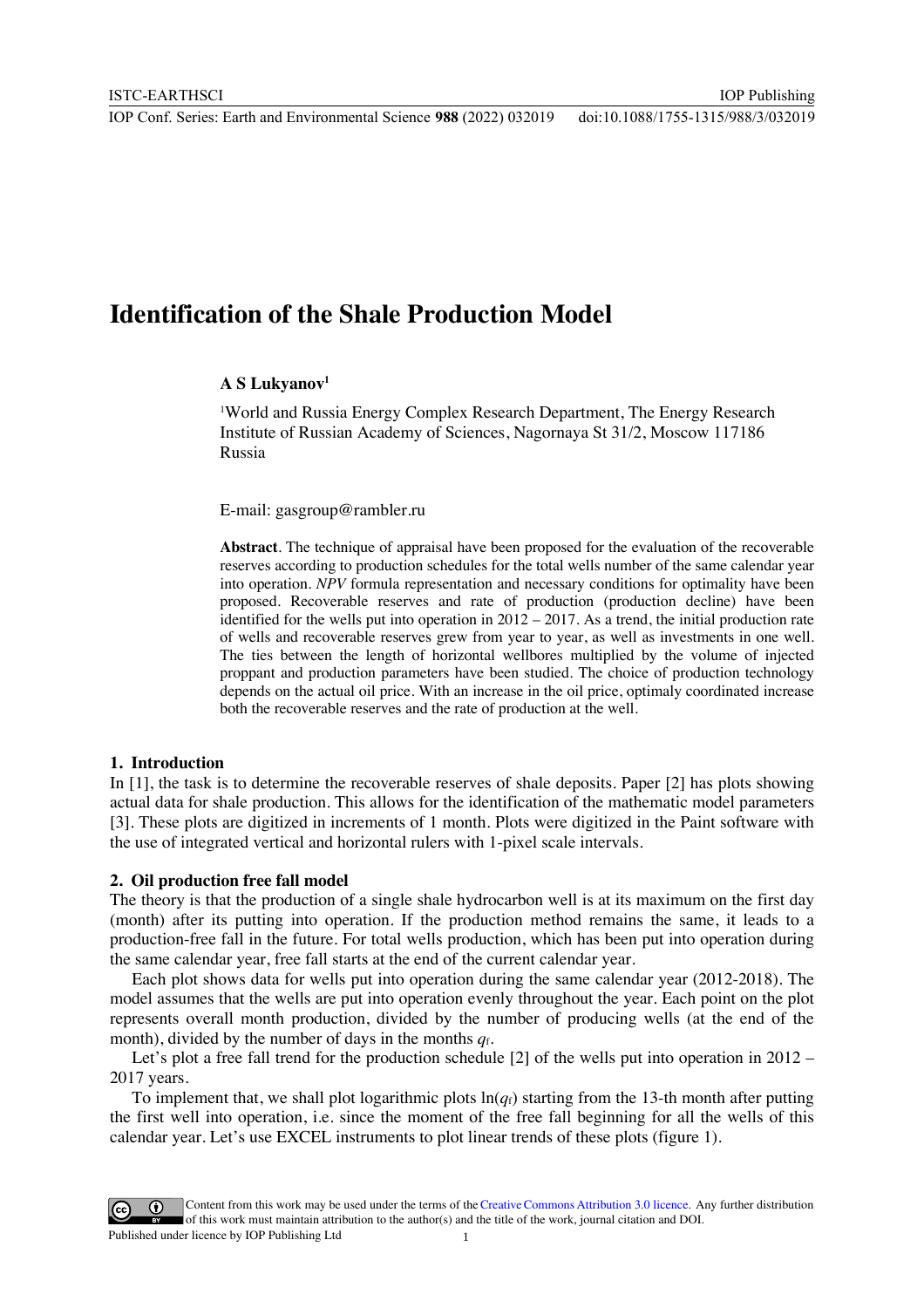

**Figure 1.** Trends of production logarithms, their formulas and dispersion index  $\mathbb{R}^2$ 

As for wells put into operation in 2014 – 2017, the linear trend on a logarithmic scale closely corresponds with actual data  $(R^2 > 0.93)$ . For wells put into operation in 2012 – 2013, this correspondence is worse  $(R^2 > 0.86)$ .

Let's build an exponent from the formula

$$
y = -mx + q
$$
,  $q(t) = q(12) \cdot e^{-m(t-12)}$ ,  $t \ge 12$ , (1)

where  $q(12)$  – average production rate at the year's end [BOE/day], *t* is measured in months, and production decline parameter *m* is in units per month. The trend parameters (1) are shown in Table 1, where  $V(12)$  – estimates of residual recoverable reserves.

| Year of<br>putting into<br>operation | Production rate at<br>the year's end,<br>BOE/day | Production<br>decline $m$ ,<br>$\%$ /month | Production<br>decline $m$ ,<br>$\%$ /year | $m_v$ per<br>year | V(12),<br>thous. BOE |
|--------------------------------------|--------------------------------------------------|--------------------------------------------|-------------------------------------------|-------------------|----------------------|
| 2012                                 | 100                                              | $1.6\%$                                    | 19%                                       | 18%               | 189                  |
| 2013                                 | 100                                              | $1.4\%$                                    | $17\%$                                    | 16%               | 217                  |
| 2014                                 | 133                                              | 1.9%                                       | 23%                                       | 21%               | 211                  |
| 2015                                 | 160                                              | 2.6%                                       | 31%                                       | 27%               | 189                  |
| 2016                                 | 289                                              | $4.5\%$                                    | 54%                                       | 42%               | 196                  |
| 2017                                 | 284                                              | $4.4\%$                                    | 53%                                       | 41%               | 197                  |
|                                      |                                                  |                                            |                                           |                   |                      |

**Table 1.** Parameters of production free fall trends.

Production rates at the year's end significantly lower than maximum actual production rates. It means that production declines significantly during the first year. Instantaneous value *m* is tied with production decline during 1 year by the formula *my*=1-exp(-*m*). The year decline in production during following years is not lower than 16% per year, which is significantly higher than in the production of conventional oil (4% in average).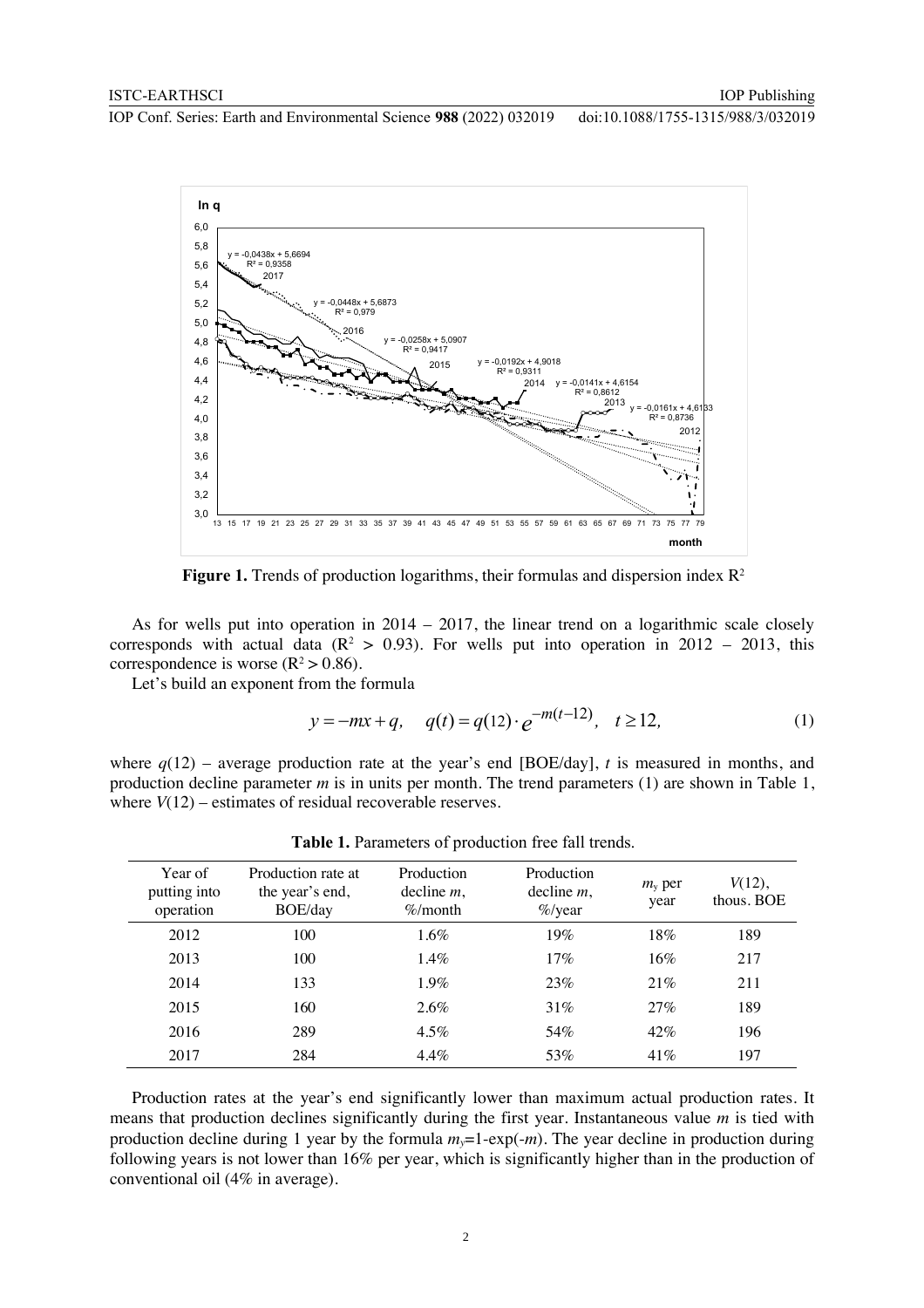If high decline rates remain the same, then production rates will lower in course of time and it makes it possible to consider production in the infinite interval of time without major errors. If we will take decline rate *m* as a constant value, we can use formula (1) for evaluation of recoverable reserves *V(t)* at the moment *t*

$$
q(t) = q(12) \cdot e^{-m(t-12)}, \quad t \ge 12 \tag{2}
$$

where  $30.4$  – the average number of days in a month, *m* in [1/month].

As a result, the production decline rate m in model (1) will be in coincidence with the rate of recovery *m*.

### **3. Oil production model**

Let's use an oil (gas) production model for a single well, based on two characteristics:

- residual recoverable reserves  $V(t)$ ,
- production rate *m.*

These values depend on the field's properties, as well as on production technologies (well design and methods of reservoir stimulation).

We'll consider that instantaneous oil production rate *q(t)* of well in *t* moment of time

$$
q(t) = -\frac{\mathrm{d}V}{\mathrm{d}t},
$$

is proportional to residual reserves *V*(*t*)

$$
q(t) = mV(t),
$$
\n(3)

where recovery rate *m* is constant. Calculation of the obtained equation

$$
\frac{\mathrm{d}V}{\mathrm{d}t} = -m \cdot V, \quad V(0) = V_1,\tag{4}
$$

is written as

$$
V(t) = V_1 \cdot e^{-m(t - t_0)}, \quad t \ge t_0,
$$
\n(5)

where  $V_1$  – initial recoverable reserves for a single well,

 $t_0$  – the moment of production start at the well.

Then production rate  $q(t)$  equals

$$
q(t) = m \cdot V_1 \cdot e^{-m(t-t_0)},
$$

production per time interval  $[t_1, t_2]$ ,  $t_1 \ge t_0$ ,  $Q(t_1, t_2)$  equals

$$
Q(t_1, t_2) = V(t_1) - V(t_2) = V_1 \cdot [e^{-m(t_1 - t_0)} - e^{-m(t_2 - t_0)}].
$$
\n(6)

## **4. Identification of the model**

The Source of actual data for the model identification is the same plot as in [2].

Identification has its goal in finding values for  $V_1$  and *m* parameters, and it makes it possible to move theoretical value  $g_{th}(i)$  as close to actual value  $g_f(i)$  on the plot as it possible. It will need function minimization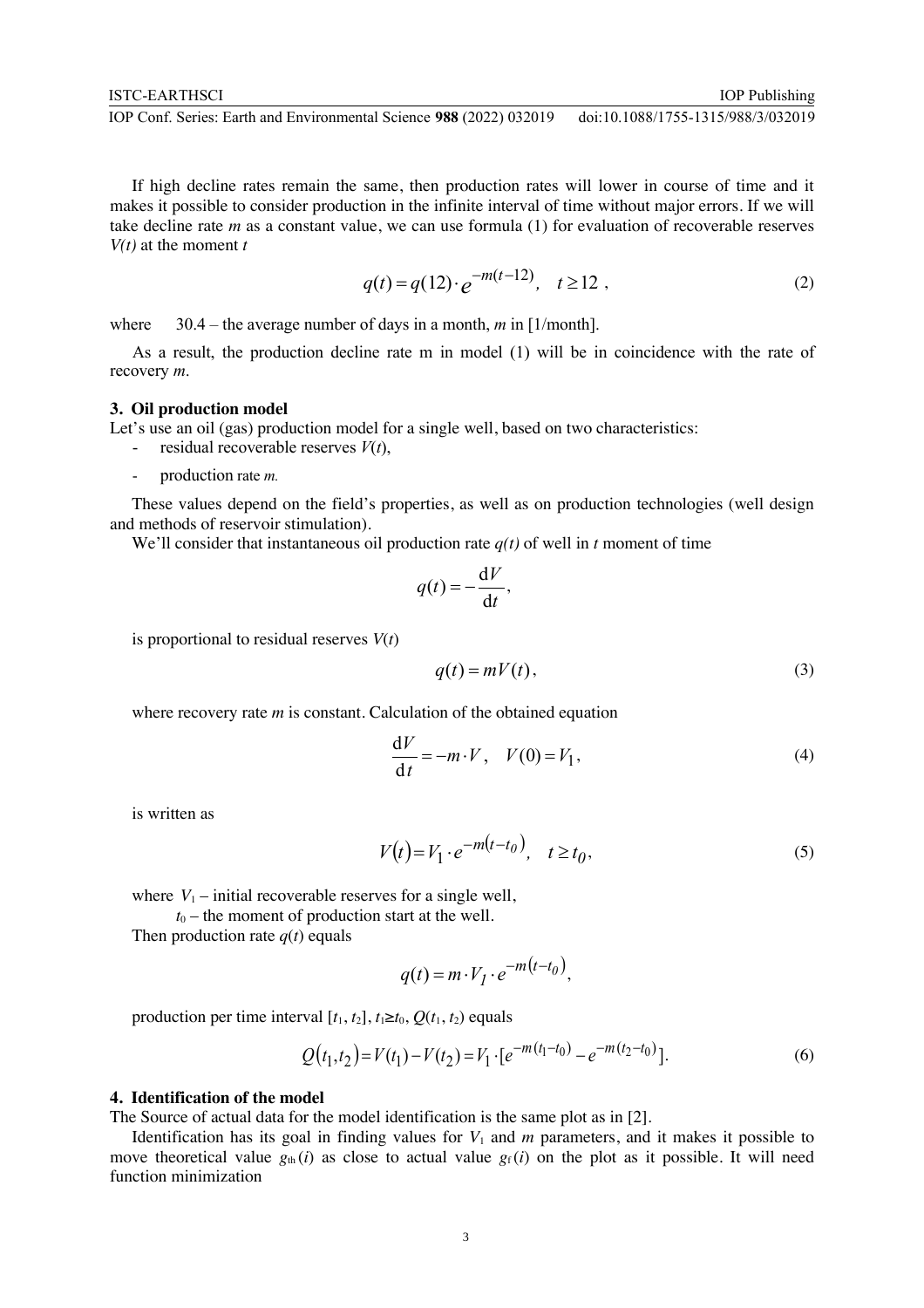$$
I = \sum_{i=1}^{ik} d_i \cdot (q_{\text{th}}(t) - q_{\text{f}}(t))^2, \tag{7}
$$

where  $i_k$  – the number of actual month in the chart.

Our end goal is to bring theoretical *NPV* for one shale well to forward to actual *NPV* values. It needs a close approximation of total discounted revenue. Therefore multipliers *di* were chosen as weight parameters in (7), these multipliers are used in the reduction of revenue to the initial moment.

It should be noted that instantaneous discount factor  $E$  is tied with the annual  $E<sub>y</sub>$  factor by the function

$$
E = \ln(I + E_y).
$$

We'll take in calculations  $E_y=10\%$  per year, then  $E=9.5\%$ .

Values of  $V_1$  and  $m$  parameters, which are minimum for the  $(7)$  function, were found in the EXCEL software with the "Table" instrument. The most complete data is available for the 2012 year (78 months). For other years of putting wells into operation, there are data for 67, 55, 43, 31, 19 and 6 months. In order to have a possibility to match results of various years let's implement identification of the 2012 year model in accordance with the same time interval (Table 2).

For 6 and 19 months, there are good approximation qualities, for larger intervals it is bad. Nevertheless, reduction to (3) - (6) model has sense, cause for this model optimization task can be solved more easily.

A greater number of years in the interval results in a lower estimate of the recovery factor m and a greater estimate of recoverable reserves  $V_1$  (Table 2).

Table 2 also shows total discounted production and adjustment factors which can help to transform *x*-months model into the model with *x* = 78.

Table 3 shows models identified by the first year.

| Production rate at the end 2012 |      |      |      |      |      |      |      |      |
|---------------------------------|------|------|------|------|------|------|------|------|
| year, BOE/day                   | 187  | 187  | 186  | 183  | 173  | 151  | 140  | 143  |
| Production decline $m$ , %/year | 123  | 125  | 133  | 153  | 197  | 307  | 372  | 357  |
| $V(12)$ , thous. BOE            | 1184 | 1169 | 1129 | 1039 | 894  | 699  | 629  | 649  |
| Number of months                | 79   | 67   | 55   | 43   | 31   | 19   | 12   | 6    |
| Adjustment factors              |      |      |      |      |      |      |      |      |
| for m                           |      |      | 0.9  | 0.8  | 0.6  | 0.4  | 0.3  | 0.3  |
| for $V(0)$                      |      |      |      | 1.1  | 1.3  | 1.7  | 19   | 1.8  |
| Accumulated discounted          | 1541 | 1529 | 1504 | 1444 | 1341 | 1196 | 1138 | 1160 |
| production, BOE                 |      |      |      |      |      |      |      |      |

**Table 2.** Parameters of approximations of the 2012 input data for the initial section.

|  |  |  | Table 3. First-year trend parameters. |
|--|--|--|---------------------------------------|
|--|--|--|---------------------------------------|

| Year of putting into operation                     | 2012 | 2013 | 2014 | 2015 | 2016 | 2017 | 2018<br>(six points) |
|----------------------------------------------------|------|------|------|------|------|------|----------------------|
| Production rate at the end of the year,<br>BOE/day | 140  | 116  | 143  | 176  | 288  | 294  | 303                  |
| Production decline m, % per year                   | 372  | 468  | 535  | 475  | 340  | 382  | 450                  |
| Production decline my, per year, %                 | 97.6 | 99   | 99.5 | 99.2 | 96.7 | 97.8 | 98.9                 |
| V (0) recoverable reserves, thous. BOE             | 629  | 513  | 631  | 780  | 1310 | 1320 | 1 3 4 8              |
| $V(12)$ , thous. BOE                               | 165  | 109  | 117  | 162  | 373  | 338  | 296                  |

Table 4 shows models of the wells of the 2013 - 2018 years and their adjustment with the use of adjustment factors.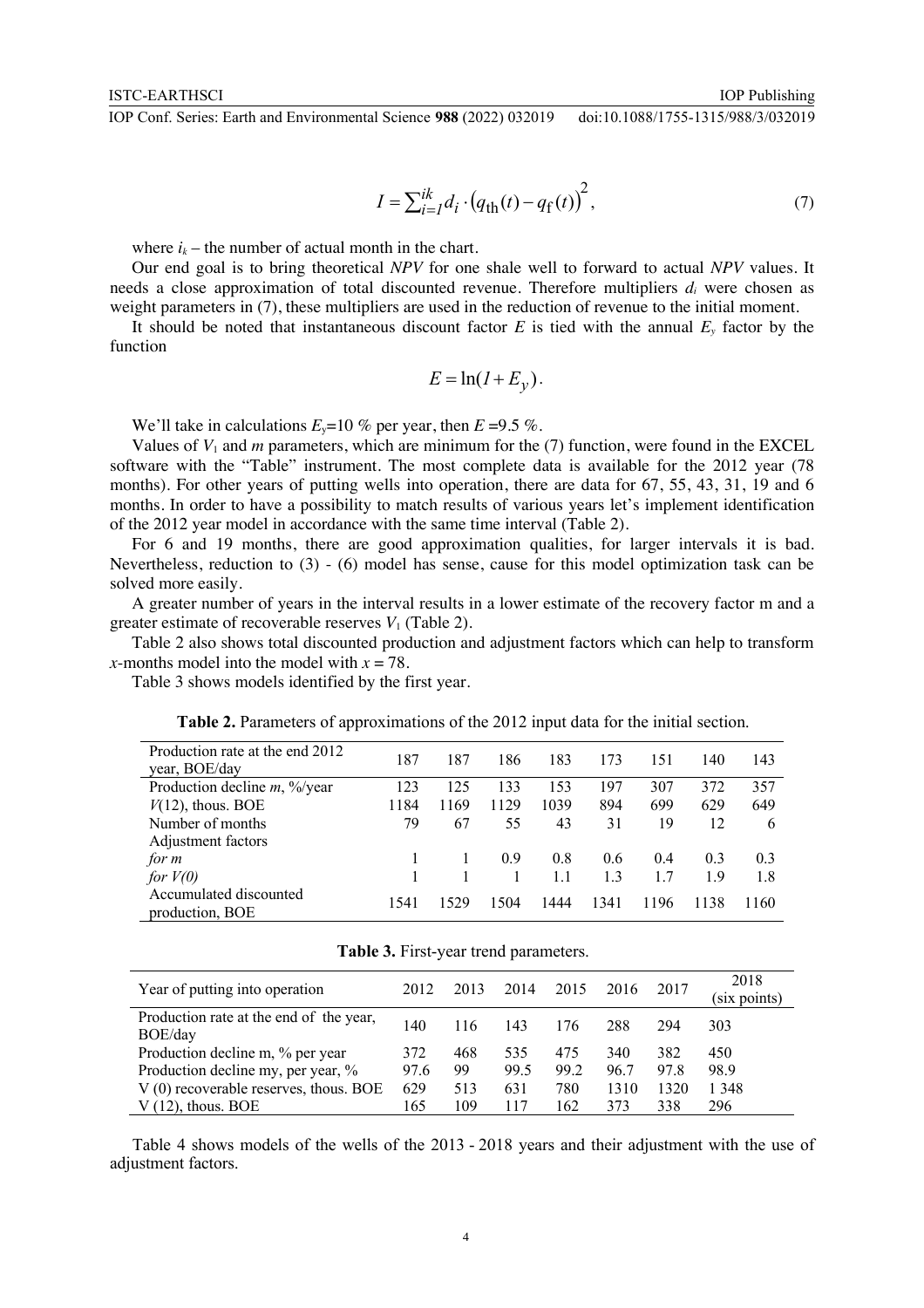| Year of putting into operation          | 2012 | 2013 | 2014 | 2015 | 2016 | 2017 | 2018 |
|-----------------------------------------|------|------|------|------|------|------|------|
| Production rate at the end of the year, | 187  | 176  | 227  | 255  | 374  | 333  | 304  |
| BOE/day                                 |      |      |      |      |      |      |      |
| Production decline m, %/year            | 123  | 74   | 108  | 151  | 145  | 284  | 450  |
| After correction, %/year                | 123  | 73   | 100  | 121  | 91   | 114  | 155  |
| $V(0)$ recoverable reserves, thous.     | 1184 | 1518 | 1541 | 1465 | 2180 | 1560 | 1348 |
| <b>BOE</b>                              |      |      |      |      |      |      |      |
| After correction                        | 1184 | 1538 | 1616 | 1669 | 2887 | 2642 | 2459 |
| Number of months                        | 79   | 67   | 55   | 43   | 31   | 19   | 6    |

**Table 4.** Trend parameters for all actual data.

### **5. Economical model**

[2] has plots for the ratio of shale oil production  $q_f(i)$  by months to the volume of injected proppant *P*, multiplied by the length of horizontal wellbores, i.e. the author considers  $P \times L$  value as a good measure of action to the reservoir. Let's take those investments  $K_r$  into the reservoir stimulation are proportional to the degree of  $P \cdot L$ 

$$
K_r \sim (P \cdot L)^s.
$$

We'll consider that *P*-value is proportional to recoverable reserves  $V_1$  of the well with the use of selected technology. We'll consider that the initial production rate of the well  $m \times V_1$  is proportional to the *L* value. As a result, we will have the formula for investments

$$
K_r = b \cdot m^s \cdot V_I^{2s} \,,\tag{8}
$$

where  $b$  – specific investments (values are not known).

For evaluation of  $P \cdot L$  value, plots  $\frac{q_f(t)}{L}$  were digitized and dependencies between points on plots were calculated (Table 5).  $P \cdot L$  $q_f(i)$ × f

|  |  | Table 5. Average actual investments into the reservoir. |  |  |
|--|--|---------------------------------------------------------|--|--|
|  |  |                                                         |  |  |

| Year of putting into operation                   |  |  | 2012 2013 2014 2015 2016 2017 2018 |  |
|--------------------------------------------------|--|--|------------------------------------|--|
| Multiplication $P \times L$ . MMlbs $\times$ Mft |  |  |                                    |  |

Figure 2 shows the correspondence between  $P \cdot L$  and  $m \cdot V_1^2$ .



**Figure 2.** Dependence of m $\cdot V_1^2$  value on *P* $\cdot L$ .